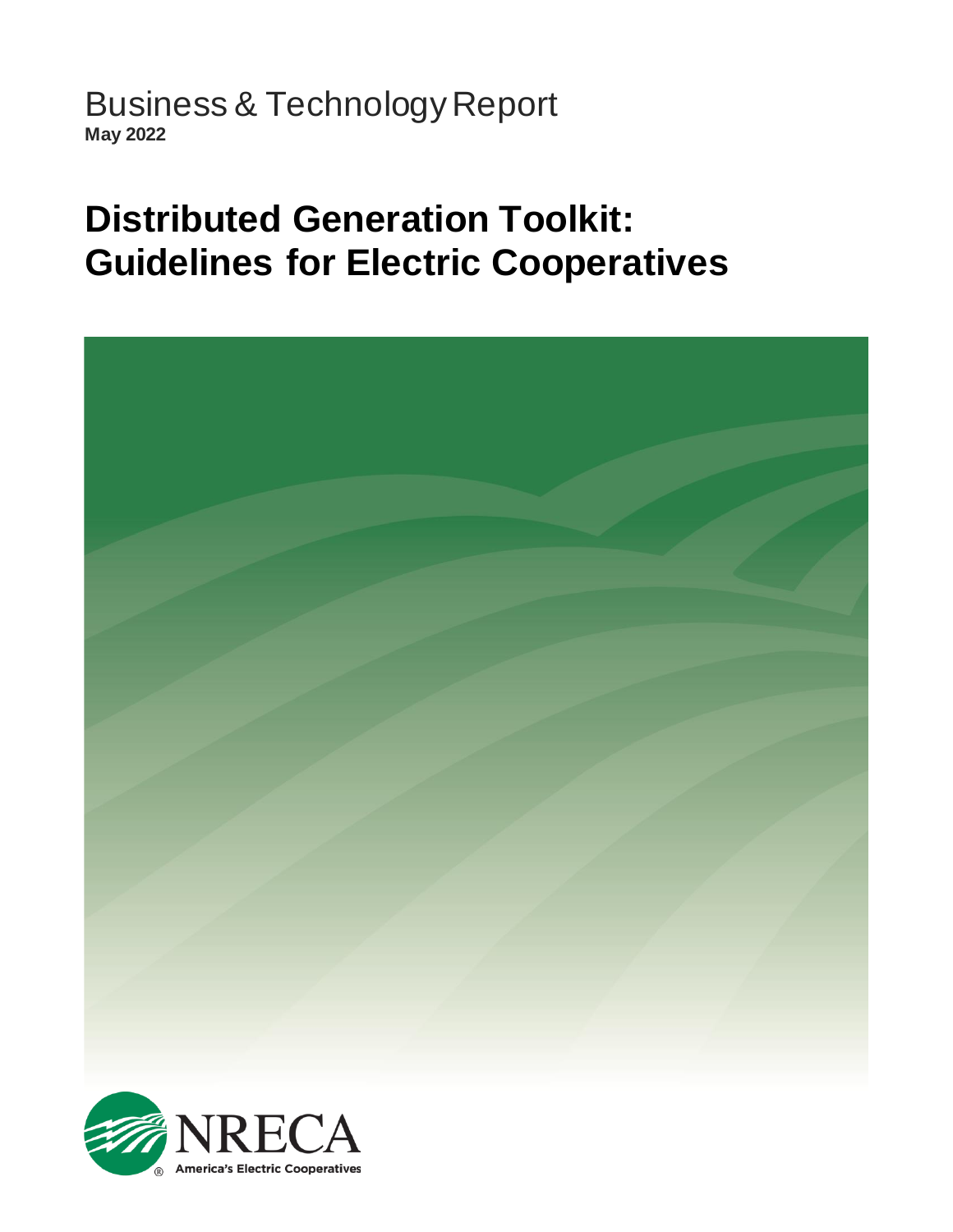### Business & Technology Report **May 2022**

# **Distributed Generation Toolkit: Guidelines for Electric Cooperatives**

#### Prepared By:

The Transmission & Distribution Engineering Committee (TDEC): System Planning Subcommittee

#### Contacts:

#### **Fathalla Eldali**

Senior Engineer Distribution Optimization – Integrated Grid NRECA, Business & Technology Strategies [fathalla.eldali@nreca.coop](mailto:fathalla.eldali@nreca.coop)

**Andrew Tickle, P.E.** Manager of Engineering & Operations and TDEC System Planning Subcommittee Chair Eastern Maine Electric Co-Op [atickle@emec.com](mailto:atickle@emec.com)

Copyright © 2022 by the National Rural Electric Cooperative Association. All Rights Reserved.

#### **Legal Notice**

This work contains findings that are general in nature. Readers are reminded to perform due diligence in applying these findings to their specific needs, as it is not possible for NRECA to have sufficient understanding of any specific situation to ensure applicability of the findings in all cases. The information in this work is not a recommendation, model, or standard for all electric cooperatives. Electric cooperatives are: (1) independent entities; (2) governed by independent boards of directors; and (3) affected by different member, financial, legal, political, policy, operational, and other considerations. For these reasons, electric cooperatives make independent decisions and investments based upon their individual needs, desires, and constraints. Neither the authors nor NRECA assume liability for how readers may use, interpret, or apply the information, analysis, templates, and guidance herein or with respect to the use of, or damages resulting from the use of, any information, apparatus, method, or process contained herein. In addition, the authors and NRECA make no warranty or representation that the use of these contents does not infringe on privately held rights. This work product constitutes the intellectual property of NRECA and its suppliers, and as such, it must be used in accordance with the NRECA copyright policy. Copyright © 2022 by the National Rural Electric Cooperative Association.

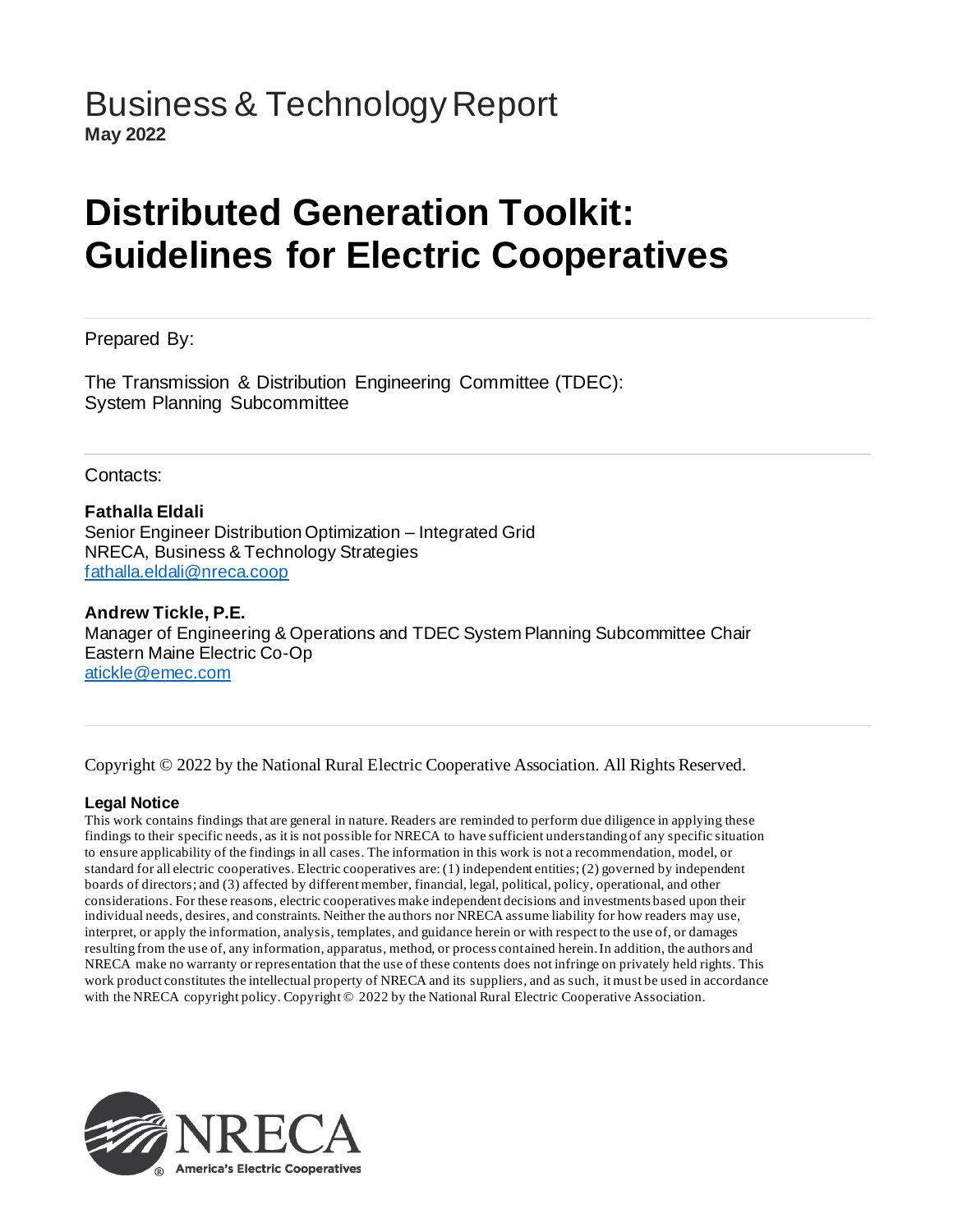## **Table of Contents**

| Distributed Generation Size Classification Decision Tree Diagram 3            |  |
|-------------------------------------------------------------------------------|--|
|                                                                               |  |
|                                                                               |  |
|                                                                               |  |
|                                                                               |  |
|                                                                               |  |
| DER IEEE Standard and Its Impact on DGs in Cooperatives' Service Areas7       |  |
|                                                                               |  |
| An Advisory Providing Details About the FERC Order 2222 for DER Aggregation 7 |  |
|                                                                               |  |
|                                                                               |  |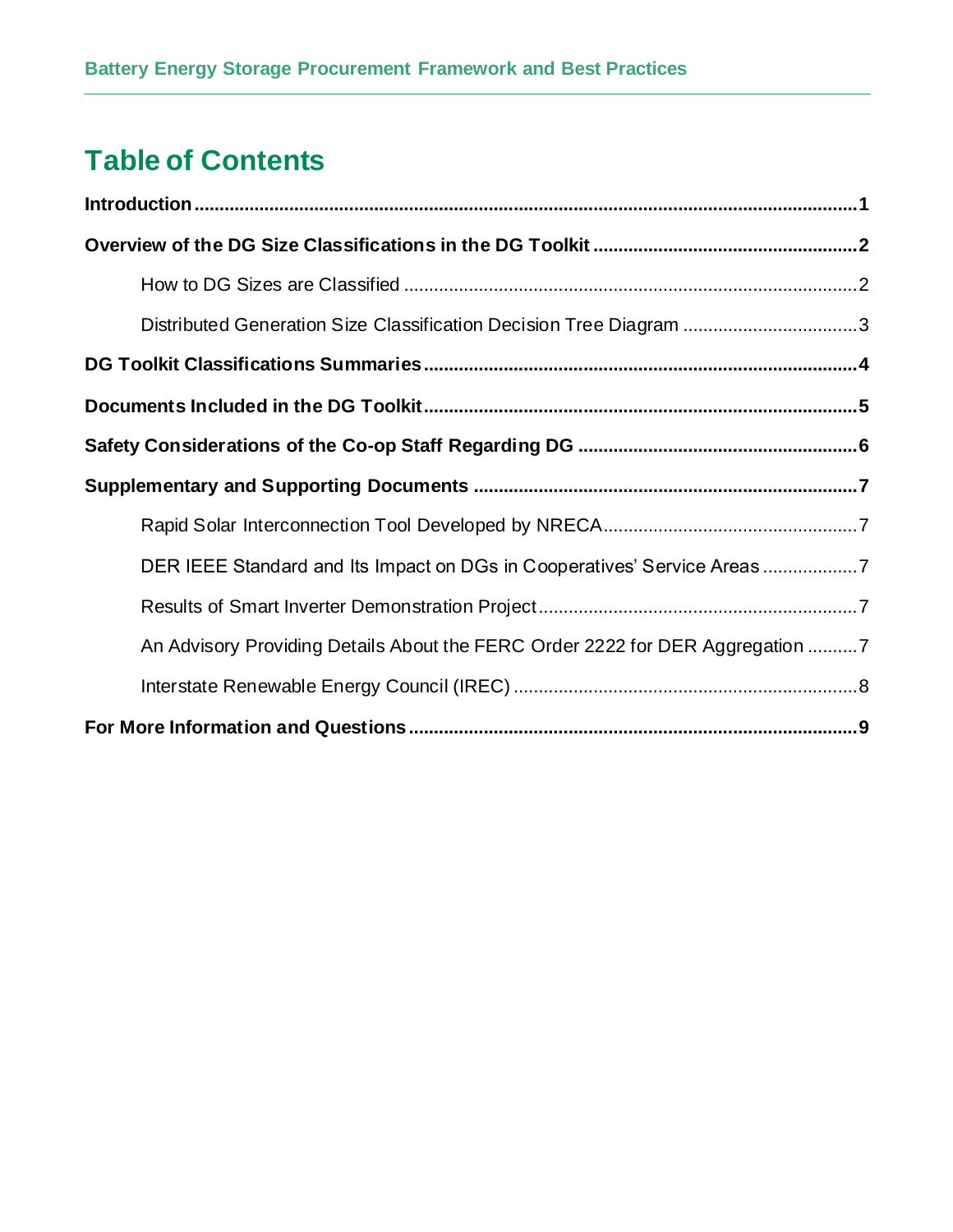## <span id="page-3-0"></span>**Introduction**

NRECA created this Distributed Generation (DG) Toolkit to help electric cooperatives (co-ops) address various considerations raised by consumer-owned generation and published it in its cooperative.com website in 2014<sup>1</sup>. Due to the rapid increase of installing DG units by co-ops consumer-members, the update of DER interconnection standard (i.e., IEEE 1547-2018), and the increase adoption of other technologies, such as battery energy storage, the Transmission and Distribution Engineering Committee (TDEC) represented by the System Planning Subcommittee worked on updating the existing DG Toolkit.

The objectives of updating the DG Toolkit include:

- More generic classification of DG sizes.
- Needed information of the new resources to the application forms (e.g., battery energy storage).
- Relevant updated standards.

This DG Toolkit focuses only on the technical engineering contents and does not focus on the rates design, as this is for the co-ops to decide.

The DG Toolkit includes various sample documents for co-ops to consider. Each co-op should review the DG Toolkit and work with its management, legal counsel, system engineers, and other relevant parties to develop appropriate documents to meet the co-op's unique needs. This document provides guidance on how to classify DG sizes, determine its own valid sizes, and to tailor the documents. It also highlights related topics and provides references to additional resources for co-ops to use.

Existing DG toolkit developed in 2014[: https://www.cooperative.com/programs-services/bts/Pages/Distributed-Generation-](https://www.cooperative.com/programs-services/bts/Pages/Distributed-Generation-Toolkit.aspx)[Toolkit.aspx](https://www.cooperative.com/programs-services/bts/Pages/Distributed-Generation-Toolkit.aspx)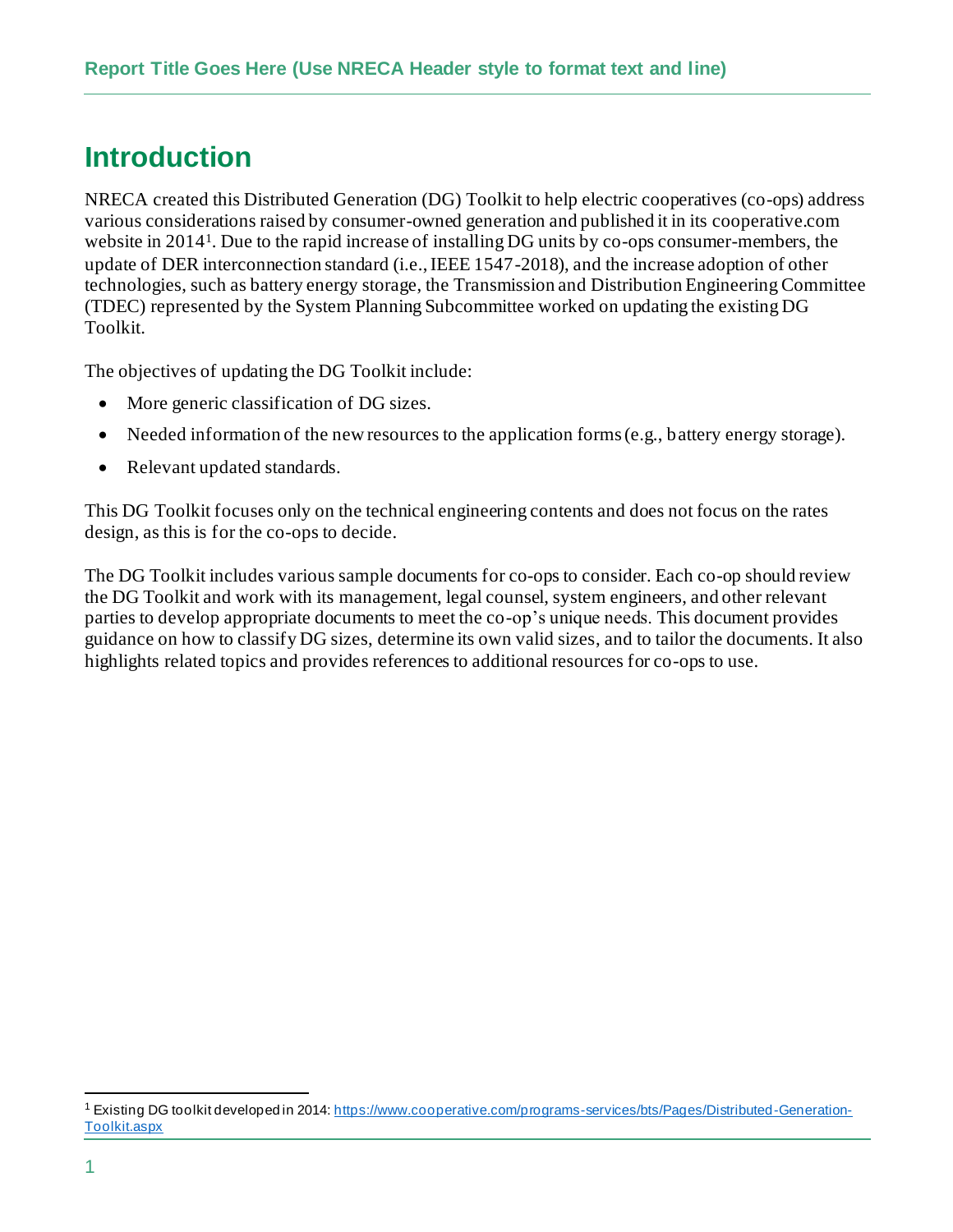### <span id="page-4-0"></span>**Overview of the DG Size Classifications in the DG Toolkit**

#### <span id="page-4-1"></span>**How to DG Sizes are Classified**

TDEC System Planning Subcommittee surveyed several co-ops to understand how they classify DG sizes. Because the variation on number of consumer-members' meters, system characteristics, and other reasons, co-ops have multiple different ways to classify DG sizes. Therefore, the following decision tree is designed for co-ops to use to define how they can classify the sizes of consumer-members' DG (i.e.; small, medium, large, and extra large). Based on that, they will identify the ranges of DG capacities to include in the table in the document *Consumer-Member Guidelines for Electric Power Distributed Generation Installation and Interconnection*, available in the DG Toolkit to be used by the consumermembers. In the following flowchart, the percentages *X1, X2*, and *X<sup>3</sup>* are for co-ops to decide.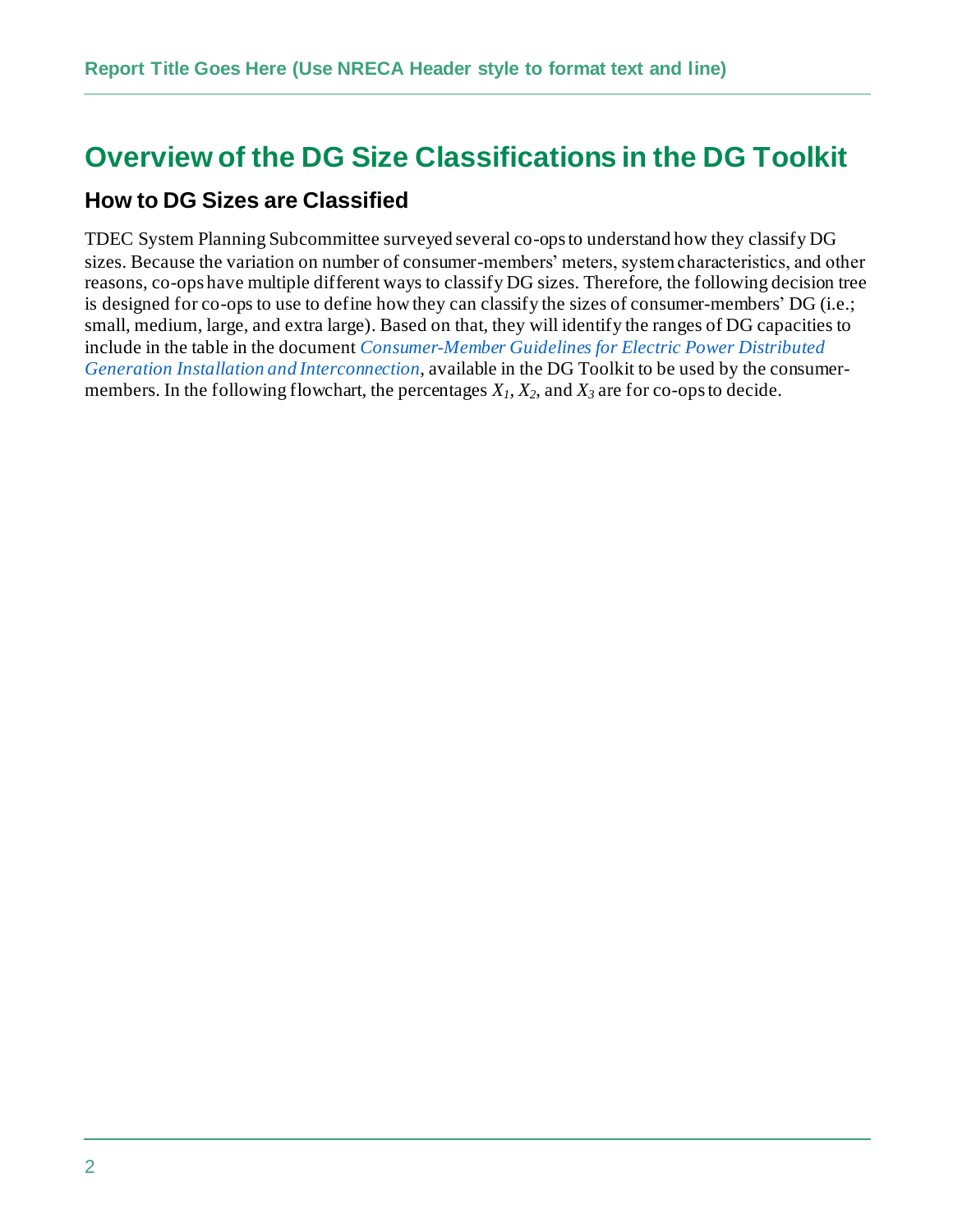### **Distributed Generation Size Classification Decision Tree Diagram**

**DG Size Classification Decision Tree** 

<span id="page-5-0"></span>

3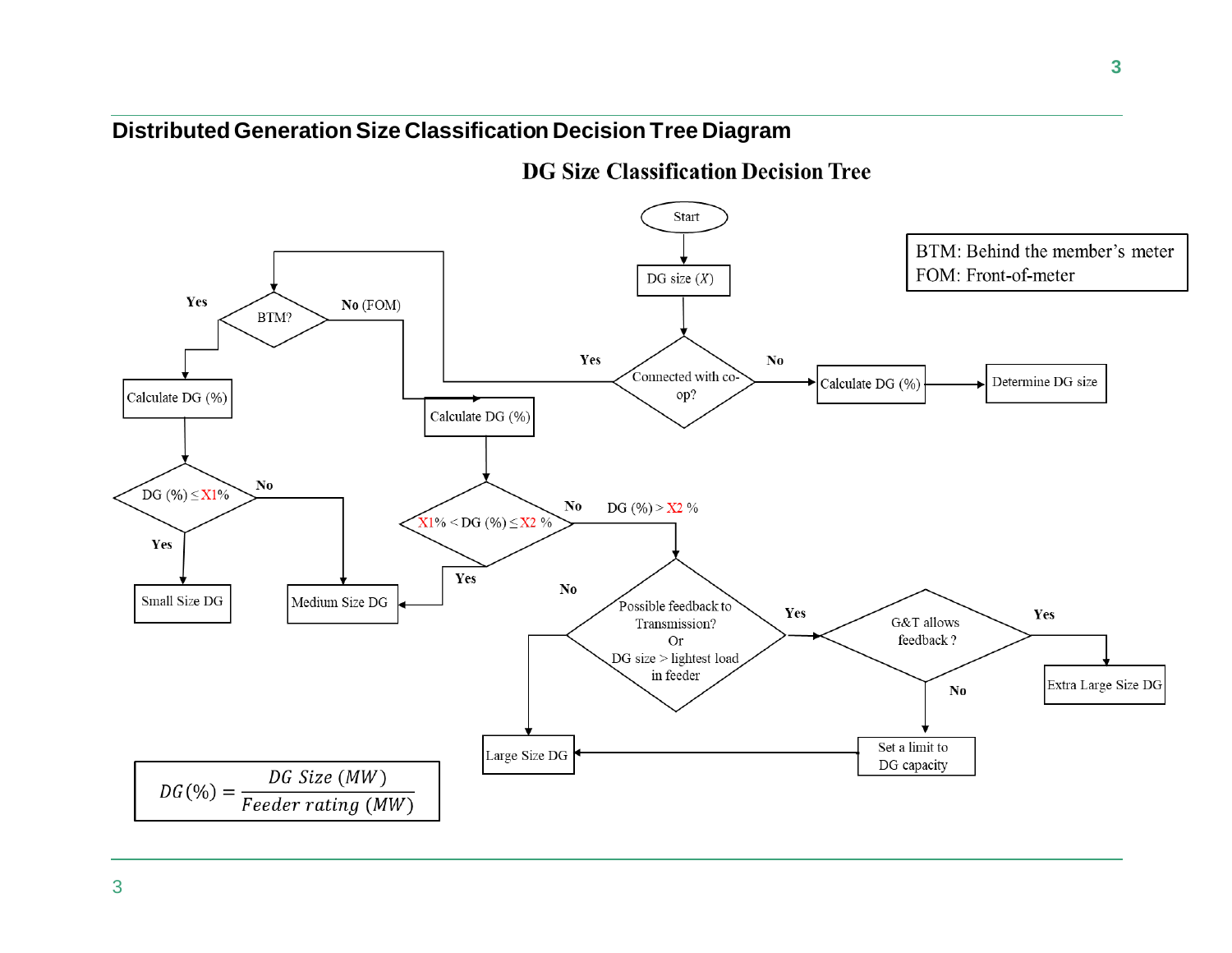## <span id="page-6-0"></span>**DG Toolkit Classifications Summaries**

Based on the decision tree, a co-op's technical team identifies and reviews the DG classified to the four different size groups. Each of these groups have its documents within the DG Toolkit. These include the interconnection agreement (contract), application, and the testing and commissioning checklist used by the co-op staff to assess the commissioning process and the recommended process, practice, and standards. An extra large system might need more information regarding the modeling and the system impact studies.

| DG size         | Interconnection<br>Agreement (Contract) | Application | Testing<br>Checklist* | Other<br>information/documents                                                   |
|-----------------|-----------------------------------------|-------------|-----------------------|----------------------------------------------------------------------------------|
| Small           | ☑                                       | ☑           | ☑                     |                                                                                  |
| Medium          | ☑                                       | ☑           | ☑                     |                                                                                  |
| Large           | ☑                                       | ☑           | ☑                     |                                                                                  |
| Extra-<br>large | ☑                                       | ☑           | ☑                     | Generator type<br>datasheets (PV, wind,<br>synchronous<br>generator, or battery) |

\**Testing checklist is performed in coordination between the co-op and the consumer-member to ensure safe interconnection.*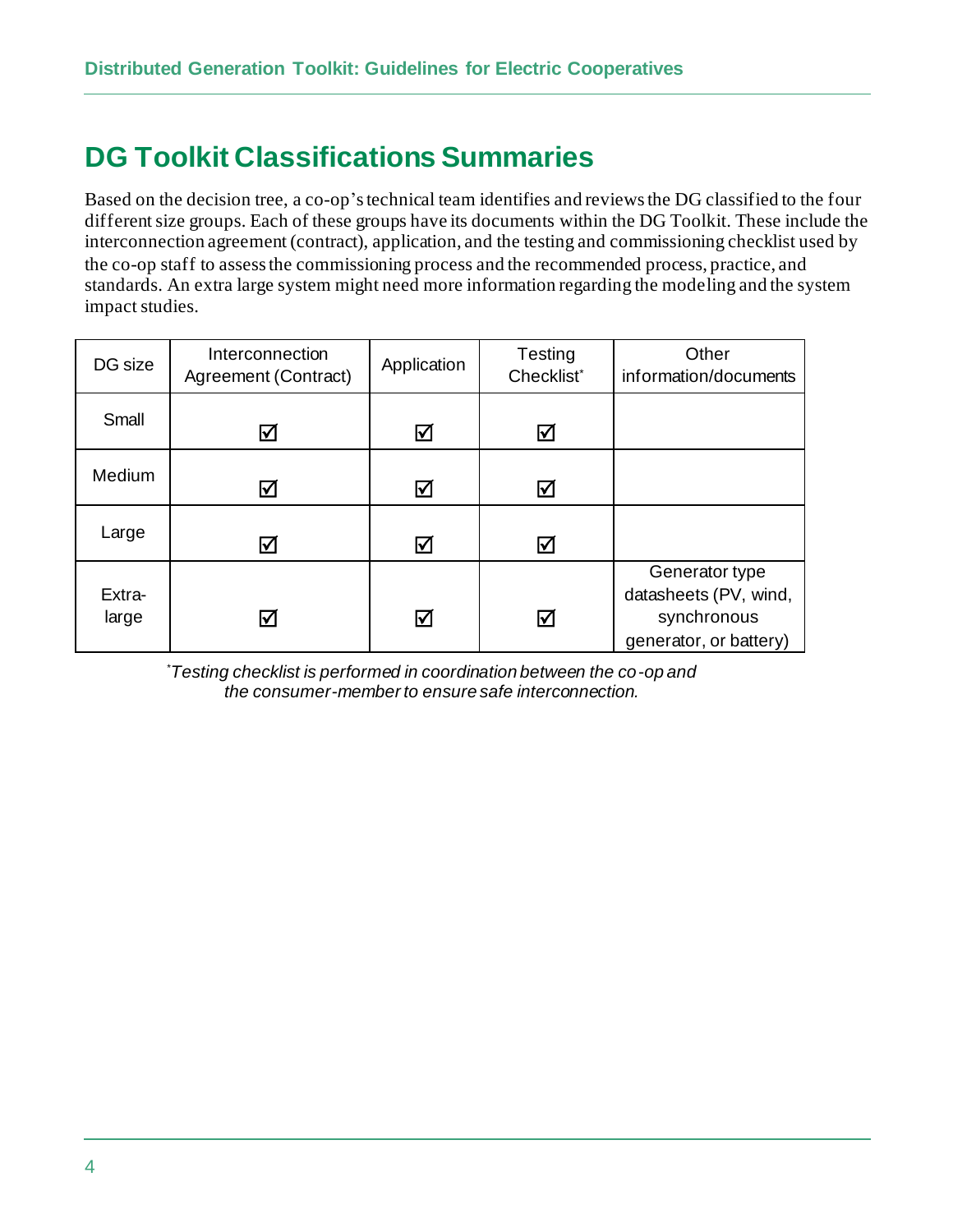## <span id="page-7-0"></span>**Documents Included in the DG Toolkit**

The updated DG Toolkit includes the following documents:

#### **Overview Documents:**

- Guidelines for Electric Cooperatives
- Consumer-Member Guidelines for Electric Power Distributed Generation Installation and Interconnection

#### **Application Documents:**

- For all sizes of DG:
	- o A model distribution cooperative agreement for interconnection and operation of distributed generation (which can be used as a template for all sizes with limited modifications)
- Small size applications:
	- o Small size DG model interconnection application
	- o Shortened small size DG application for residential members (only Solar and/or Storage)
- Medium size applications:
	- o Medium size DG model interconnection application
- Large size applications:
	- o Large size DG model interconnection application
- Extra-Large applications:
	- o Extra Large DER fast-tack document
	- o Extra Large Generator Interconnection (GI) Study Data Sheets
		- o GI datasheet Synchronous
		- o GI datasheet Photovoltaic
		- o GI datasheet Wind

#### **Checklists:**

- o Small and Medium size DG testing and commissioning checklist
- o Large and Extra Large size DG testing and commissioning checklist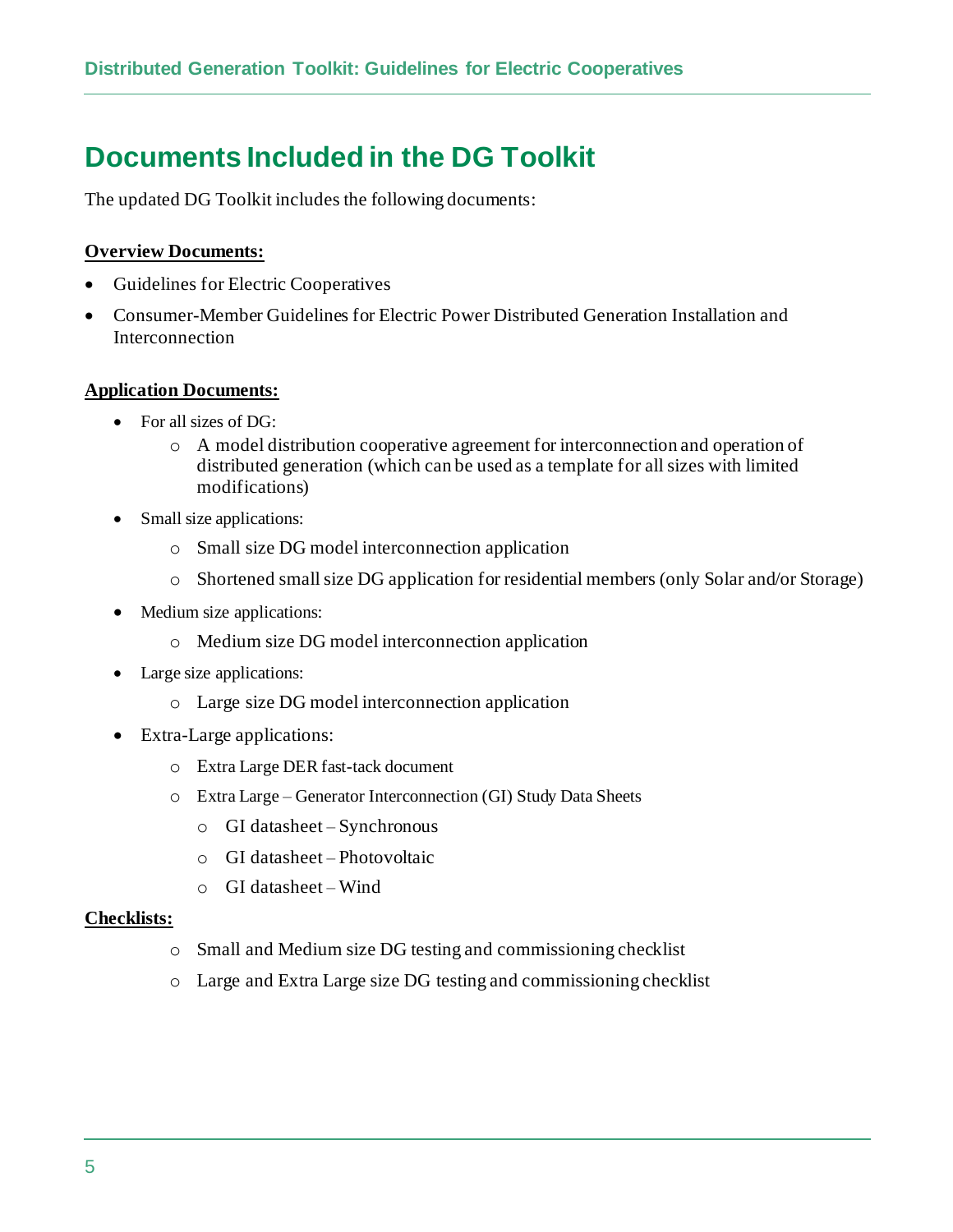## <span id="page-8-0"></span>**Safety Considerations of the Co-op Staff Regarding DG**

Co-ops may want to consider a review of safety protocols impacted by DG interconnection, such as appropriate measures that are designed to provide maintenance crews with visibility of DG that are connected to the part of the system being serviced. These may, but do not necessarily, include the following:

- When performing the interconnecting procedure, the co-op personnel should pay attention to conduct a simple fail-safe mechanism (transfer switch or relay should be in place) to prevent a backfeed in an outage situation, especially if the DG includes an energy storage system.
- Placing signage that indicates the existence of the DG point of interconnection and warns that the line might be still energized by a DG.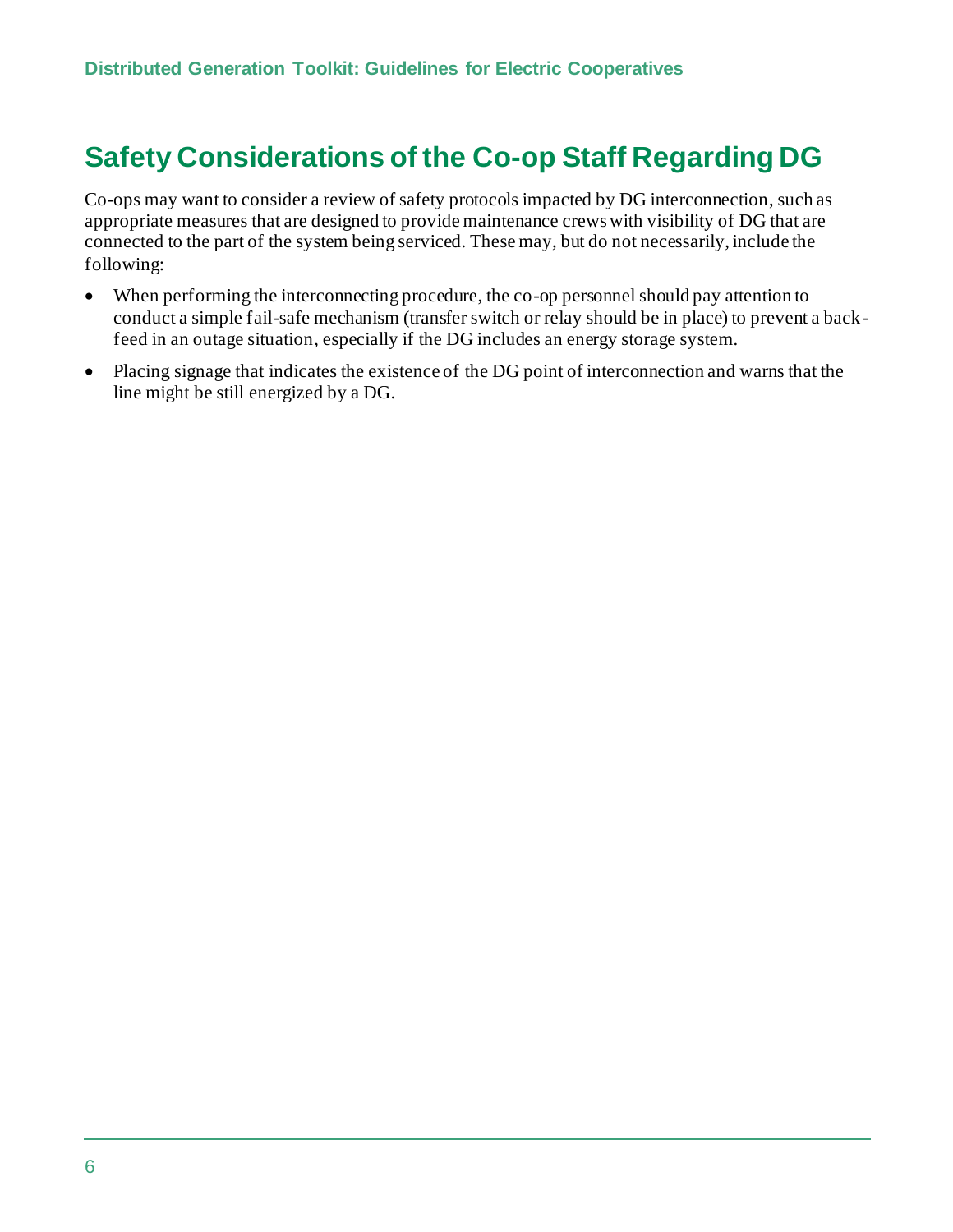## <span id="page-9-0"></span>**Supplementary and Supporting Documents**

### <span id="page-9-1"></span>**Rapid Solar Interconnection Tool Developed by NRECA**

There has been a rapid and significant increase in solar generation installations over the recent years. As consumer-members' choices continue to evolve and solar PV installation costs decrease, behind-themeter solar installations have become more widespread. Consequently, large numbers of solar interconnection requests combined with labor intensive interconnection practices became challenging, especially for small electric co-ops, and automation solutions are still expensive and often difficult to use. NRECA provides electric co-ops and other utilities with an alternative approach to automate the solar interconnection process and how to communicate solar programs to consumer-members. Five cooperative case studies are included. This is [a guidebook](https://www.cooperative.com/topics/distributed-energy-resources/Pages/Guidebook-for-Rapid-Solar-Interconnection.aspx) on how to use the opensource too[l R3IT](https://github.com/dpinney/r3it) for faster and automated handling of interconnection requests.

### <span id="page-9-2"></span>**DER IEEE Standard and Its Impact on DGs in Cooperatives' Service Areas**

NRECA is monitoring the IEEE 1547 standard. This page [on cooperative.com](https://www.cooperative.com/topics/transmission-distribution/Pages/IEEE-1547-Standard-for-DER-Interconnections.aspx) has available resources to know more about the standard and what it means if a DG is operating in compliance with the latest version of the standard (IEEE 1547-2018).

### <span id="page-9-3"></span>**Results of Smart Inverter Demonstration Project**

Due to the rapid growth of inverter-based distributed energy resources (DER), the DER interconnection standard (IEEE 1547) has been updated and the related IEEE 1547-2018 and test standard IEEE 1547.1- 2020 have been released. As they start to be adopted and possibly mandated, cooperatives might be required to perform some advanced functions and services, and DER operators might need to adopt alternative settings for smart inverters to perform these functions. To guide co-ops on how to determine the alternative smart inverter settings to comply with the standard and to achieve the benefits of the grid services, NRECA worked with two co-ops to conduct field tests and shared the findings of these studies in this page [on cooperative.com](https://www.cooperative.com/topics/transmission-distribution/Pages/Smart-Inverters-as-a-Grid-Asset.aspx).

#### <span id="page-9-4"></span>**An Advisory Providing Details About the FERC Order 2222 for DER Aggregation**

In Order 2222, FERC declares jurisdiction over DER aggregation transactions within regional transmission operator (RTO) or independent system operator (ISO) wholesale markets, including resources in front of and behind the distribution customer meter. A small utility opt-in feature allows almost all distribution cooperatives to maintain local control over the decision to allow aggregator access to their consumer-members. Co-ops are encouraged to be involved in RTO stakeholder discussions and stay updated on the market and technical requirements for implementation as they evolve. NRECA provides details about this order in thi[s advisory](https://www.cooperative.com/topics/power-supply-wholesale-markets/Pages/FERC-Order-2222-for-DER-Aggregation.aspx).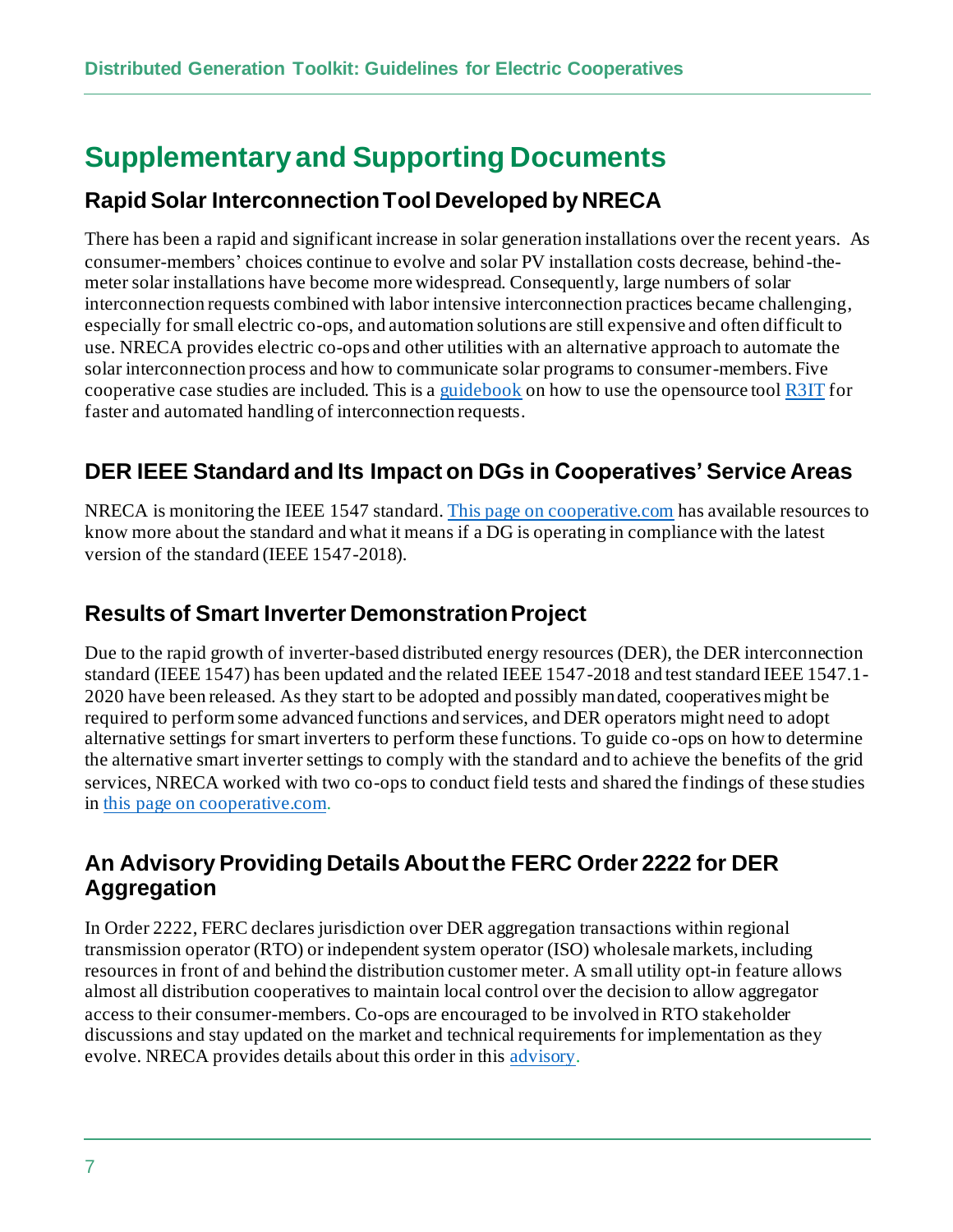### <span id="page-10-0"></span>**Interstate Renewable Energy Council (IREC)**

IREC updated its *Model Interconnection Procedures* for the second time in 2019. This publicly available, complimentary resource has helped guide and inform utilities, including co-ops and other energy DER stakeholders, as they develop and/or refine their DG interconnection process. The objectives of the 2019 Model Procedures are to reorganize the process for safe and reliable interconnection for all consumers' DG, while also helping utilities save time and resources as they address interconnection issues. The document is publicly availabl[e here](https://irecusa.org/resources/irec-model-interconnection-procedures-2019/).